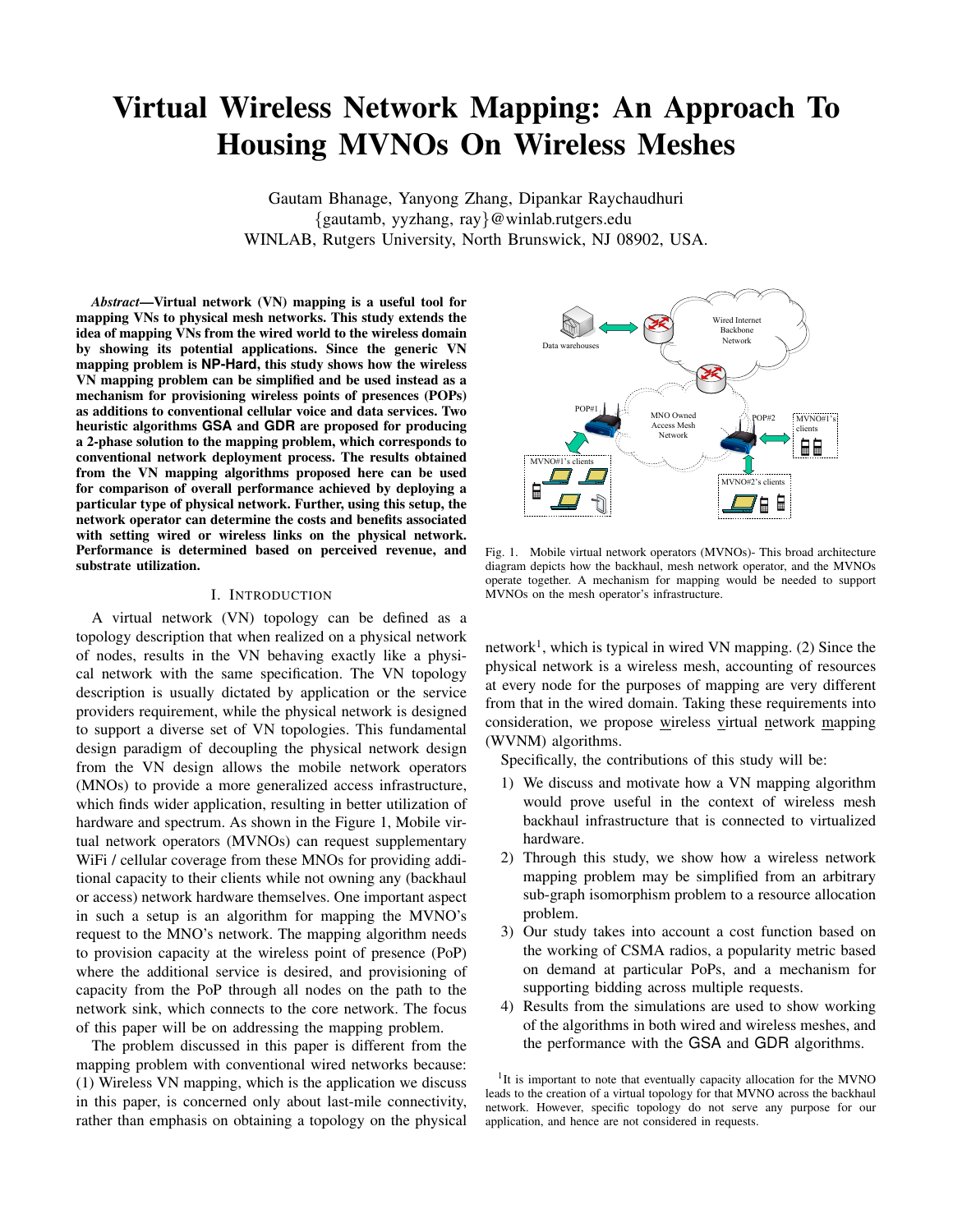The rest of the paper is organized as follows. Section II discusses related work in the area of VN mapping. Following this, Section III formally defines the problem and explains our approach to virtual wireless network mapping. Section IV presents results from the simulations under different scenarios. Finally, Section V discusses the conclusions and future directions of the study.

## II. RELATED WORK

Several efficient VNMP heuristics have been proposed in the past years [7], [14], [10], [8], [13]. Some of these studies deal with data rate constraints for wired links [8], while some studies assume that the link mapping is known before hand [10]. In [7] the mapping is done by simulated annealing, but the problem is limited to topology constraints. Ref. [13] presents a two stage mapping algorithm, handling the node mapping in a first stage and doing the link mapping in a second stage, based on shortest path and multi-commodity flow detection. However, none of these approaches deal with mapping on wireless meshes, where resources of the underlying mesh are closely tied with allocations due to the presence of carrier sense, and interference. We discuss how a wireless mesh may be provisioned to provide capacity to virtualized hardware (BTS or APs) running at different PoPs. The backhaul mesh itself may be virtualized to allow the MVNOs to run customized protocols. However, we do not delve into those details here. In terms of wireless hardware support for virtualization, studies have shown how access points [3], [6] and basestations can be virtualized [5], [4]. These virtualized components can be used as the edge components on our shared mesh network.

## III. WIRELESS MAPPING METHODOLOGY

## *A. Mapping Approach Overview*

Wired VN mapping relies on enforcing network topologies to the underlying substrate. However, we note that in our context of wireless VNs, we do not care about the topology for reaching the network sink itself, but rather only about provisioning at the PoP where additional coverage is desired, and any path through the mesh which will connect the requested wireless PoP to the sink. Solutions for wired network embedding are usually implemented as a variant of the subgraph isomorphism problem [12] which is known to be NP-Hard. In this case, since we do not care about the mesh topology for reaching the core network, we propose decomposing the mapping process as a two-step approach:

- Step 1: The first step of the problem involves analyzing the capacity of the physical network described by the graph of the physical network  $G_p$  by determining the *cost* metric at each node.
- Step 2: And the second step would be to use the set of incoming requests for mapping radio resources at appropriate PoPs.

For performing the first step the mesh network operator can leverage from a comprehensive body of literature that deals with mesh planning and resource allocation and management [9]. Though we will propose an approach for performing this allocation, we will not focus much on this part of the mapping process. For solving the second step of the problem, we propose and evaluate two mapping algorithms: (1) GSA and (2) GDR, which will be discussed in detail in the following sections. We will begin with a description of the approach taken for pre-processing and resource allocation on the physical substrate.

# *B. Physical Substrate Pre-Processing*

There are comprehensive approaches for resource allocation [9], which we do not discuss here, but rather focus on a simple approach for resource provisioning. Our mapping algorithms discussed later will work independently of this substrate resource allocation strategy. Capacity allocated at every PoP as a part of this substrate pre-processing phase is defined in terms of bandwidth. This bandwidth at the PoP will be used to provide wireless connectivity to clients at the PoP. This resource allocation strategy would require accounting of appropriate capacity on the nodes on-path to the network sink. Before we begin, we present some assumptions:

- Every transmitter in the physical substrate is able to send frames at different physical rates to different destinations depending on link conditions to the receiver. This is the default behavior of standard 802.11 radios, and is also supported by libraries [2] and standard rate control algorithms.
- For our model, we consider that each node is running a version of the CSMA-CA [11] protocol, which is fair across contending nodes.

Our substrate pre-processing phase aims to achieve equal resource allocation at all physical nodes in the network. In order to achieve this, we need information on routing path of packets from every node to the network sink. This allows us to calculate  $\sum_{i=i}^{N} F_i^k$  which is the sum of fraction of airtimes  $(F^k)$  used at every node i on the path to the sink from the node  $k$ . This value is further compensated by the air-time loss at neighbors of all intermediate nodes because of common carrier sense regions. Routes are deliberately selected such that no active path with hidden nodes are created. Hence, we are now able to determine the cost of reaching the network sink from every node in the physical network, and we can use this information to calculate the maximum possible transmission rate from every node. We can easily incorporate multiple sinks in the mesh network as long as the routing strategy for every node is known. However, this extension is not discussed further in the study.

# *C. Greedy Static Allocation (GSA)*

Before we delve into the actual mapping algorithms, we will describe how the PoP mapping requests are made by MVNOs. The PoP mapping requests contain the following 3-tuples: (1) *Characteristic descriptor* of the PoP, (2) Capacity desired at the PoP, and (3) Bid for that desired characteristic and capacity at the PoP. We define the characteristic descriptor of a PoP as any metric that could be used to describe the PoP. Examples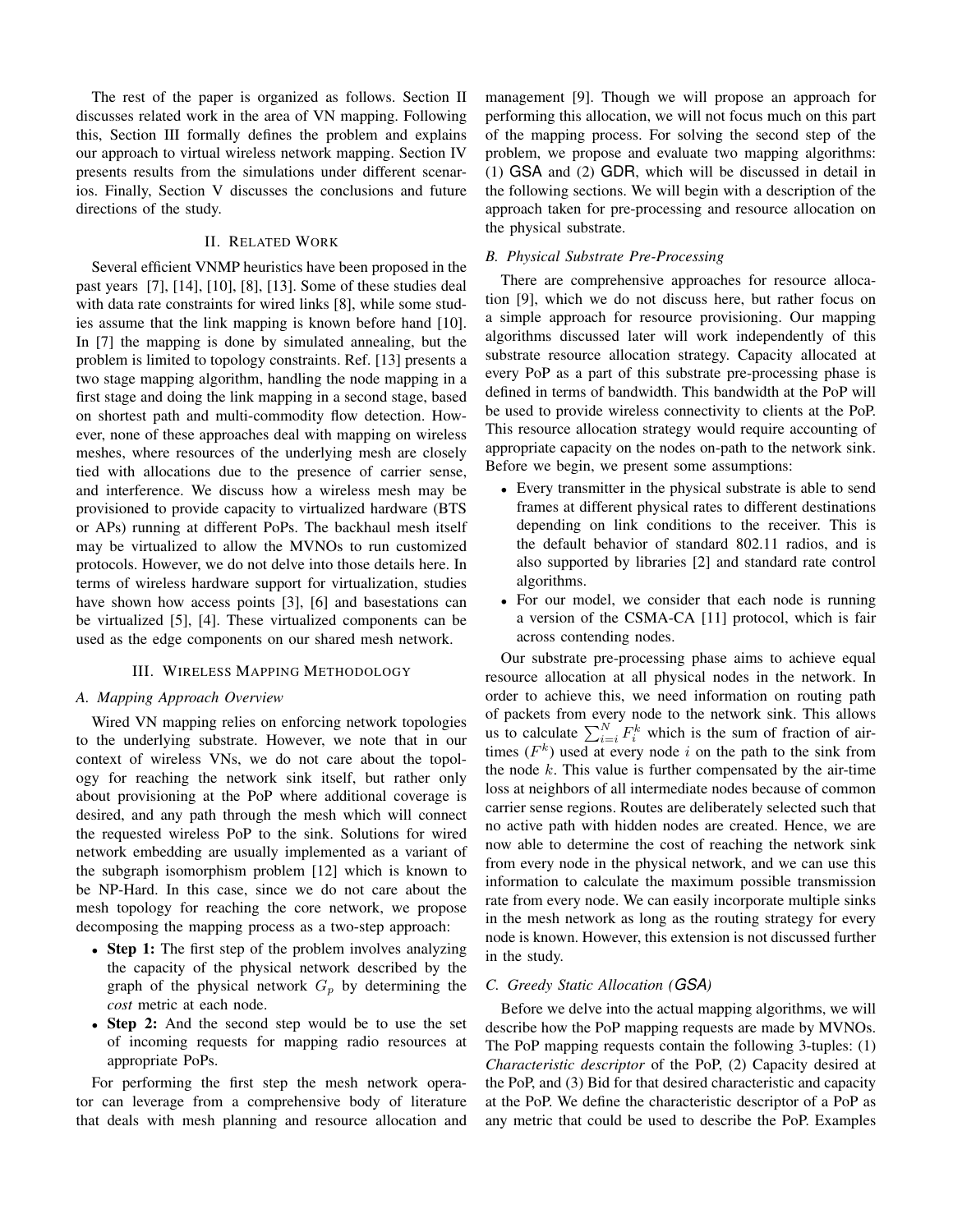Algorithm 1: The greedy static allocation (GSA) strategy for resource mapping at wireless PoPs on the mesh.

> **Input:**  $\{V_p, L_v\}$ **Output:**  $\{M, Rev, Cap\}$  $Cap = Rev = 0;$ # Sort phyiscal nodes  $V_p = sortPhyNodes(V_p, cost, popularity);$ for  $i = 1 : num\_p\_nodes$  do  $L_v = SelectUnMapedV nodes (L_v, V_p(i));$  $N = size(L_v);$ # Generate knapsack parameters  $Values = revenueAction (L_v);$  $Weights = capacityRequiredAtPoP(L_v);$  $Capacity = phyCapacity(V_p[i]);$ # Invoke knapsack.  $amount = sack(weights, values, capacity);$  $items = find(amount);$ mapped\_nodes =  $L<sub>v</sub>(items);$ # Calculate allocations. if  $items > 0$  then  $V_p = UpdatePhy(mapped\_nodes);$  $Cap = Cap + CapAlloc(mapped\_nodes)$  $Rev = Rev + Value (mapped\_nodes);$  $Populate Mappings (M, items)$

Algorithm 2: Algorithm for greedy dynamic reallocation of the physical substrate's resources and mapping of the PoP requests from the MVNOs.

**Input:**  $\{node, sink, req, cap\}$ **Output:**  $\{R_p\}$ # Det. sink path  $P_p = getSinkPathNodes(node, sink);$  $R_p = getRate(node, P_p, req\_cap); \# CS \text{ losses}.$  $R_p = accountCS(node, P_p, R_p);$ # Prev. allocations.  $R_p = \text{cmp} \text{Alloc}(\text{node}, P_p, \text{alloc}, R_p);$ if  $req\_cap < max\_cap(node)$  then



of characteristic descriptors are: location type (movie h coffee shops, schools), or degree of density metric (der populated, medium density, sparse). In this case, we pro using a *popularity metric* as a characteristic descriptor<sup>2</sup>. capacity desired at every PoP is defined in terms of aggregate bit rate desired at that PoP. Finally, we define the bid as the aggregate amount in any units that an MVNO is willing to pay for that capacity at that PoP. The bidding amount can be based on using simple proportional pricing approaches, to the use of Nash games [1] based pricing strategies, depending on individual bidding strategies by MVNOs. This approach allows complete de-coupling of the pricing model from the mapping problem.

The GSA and GDR algorithms focus purely on maximizing the network operators revenue. This revenue is calculated as the sum of mapped requests across all MVNOs. The basic idea of the GSA algorithm is as described in algorithm 1. Using the pre-processed and pre-provisioned physical substrate, the physical nodes  $(V_n)$  are sorted in a descending sequence of their  $\frac{popularity}{cost-per-bit}$ , and provided as an input along with a list  $L_v$  of virtual PoP requests. The *cost-per-bit* at every node is the summation of airtime across all nodes along the path (including the neighbors in carrier sense range) required for sending one bit from that node to the sink. Now,

 $2$ It is to be noted that though we use popularity as a metric in our study, our mapping algorithms can work with any other characteristic descriptors.

Fig. 2. Star-type topology used for the evaluation of performance of the virtual network mapping algorithms.

the algorithm selects each of the sorted physical nodes and determines their characteristic descriptor. Using this descriptor (popularity/location/density etc) as the selection criterion, we select all PoP requests (from possibly different MVNOs) which are matching. Using these requests, we populate the standard weights, capacity and value parameters for initializing a knapsack. By solving a  $0 - 1$  knapsack using dynamic programming for that physical substrate node, we are able to fit the best possible combination of incoming requests, that will yield maximum revenue for the network operator. Once mapping of the pre-provisioned capacity at the current physical node is completed, the algorithm moves to other physical nodes in the list.

# *D. Greedy Dynamic Re-Allocation (GDR)*

The generic structure of the GDR algorithm is the same as that of the GSA algorithm. However, this approach goes one level deeper in the mapping process by dynamically reprovisioning resources allocated in *Step* 1 on the physical nodes for achieving revenue maximization. The pseudo-code for the GDR approach is the same as that for the GSA approach, the only difference being a condition that checks if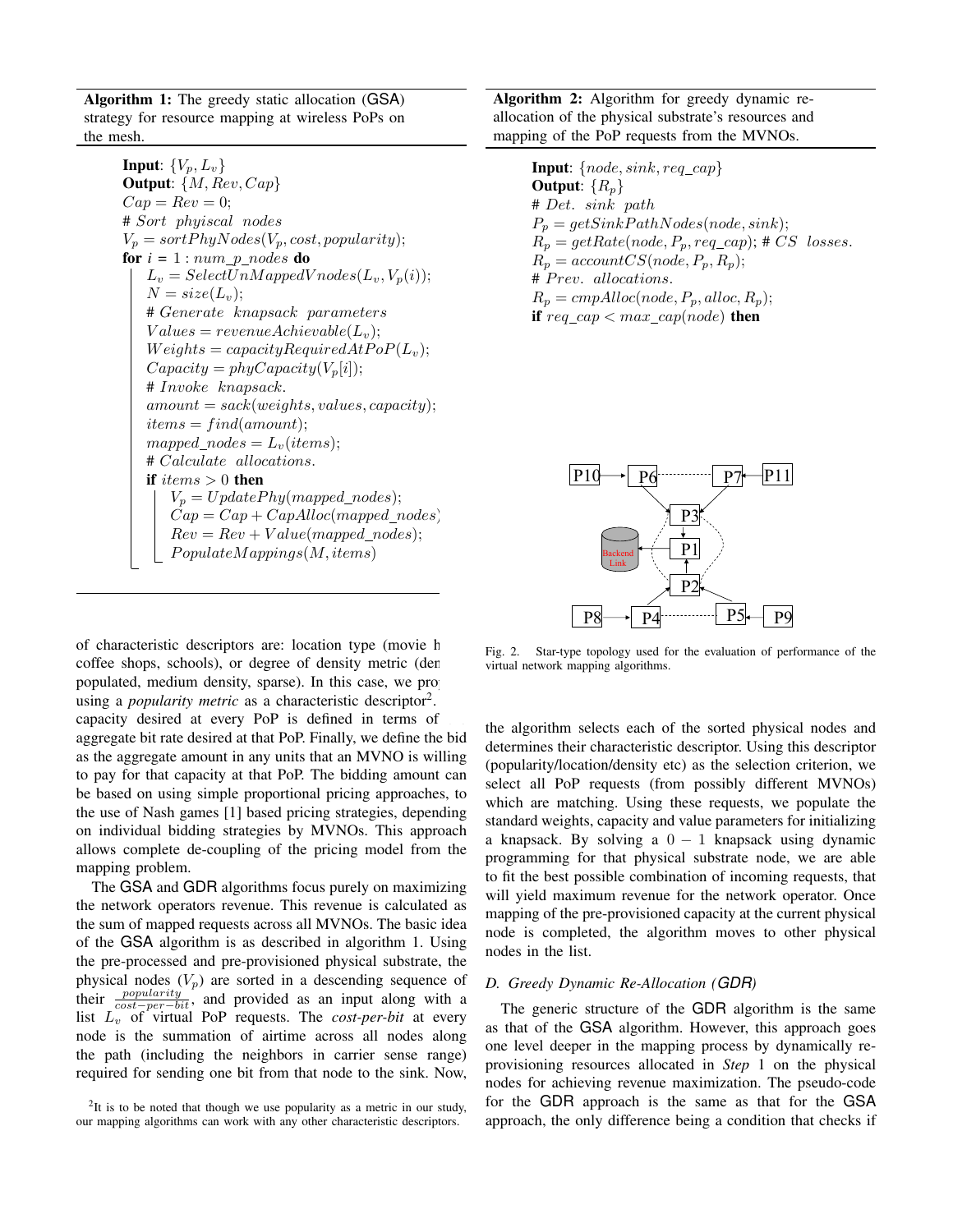

Fig. 3. Comparison of mapping on wired and wireless networks for the same physical layer rates on the star topology.

the aggregate requested capacity at the PoP is greater than that is currently provisioned. If this is the case, the GDR algorithm does a re-provisioning request to the re-allocation module described in Algorithm 2. As described, the re-allocation module computes the maximum possible rate that can be achieved at that physical node to the sink. This value is then decremented based on the carrier sense losses and previous allocations made on that path to the sink from previous mappings. Using this information, it selects and allocates from the lesser value among 1) the maximum capacity at that node, and 2) the aggregate requested capacity. This re-provisioning of resources is similar to that done in *Step* 1, and is done by setting up appropriate routing, and radio resource provisioning on all nodes in the path to the sink.

## IV. EVALUATION AND ANALYSIS

## *A. Impact on Substrate Selection*

In this section, we will discuss how the current modeling setup, can be used for determining how the selection of a particular networking technology on the substrate can impact overall revenue generation from VN mapping. Such an analysis allows the network provider to perform a costbenefit study before making a decision to deploy the mesh as a wired/wireless network. Specifically, if the benefits are significantly higher, the network operator may decide to deploy the substrate as a wired, wireless or a hybrid network.

To keep the comparison fair, we consider the same requests and topologies for both the wired, and the wireless cases. Specifically, to highlight the impact of a large number of carrier sense regions on the virtual network mapping, we consider a star-type topology shown in the Figure 2. Popularity for each of the physical nodes are defined randomly. All other characteristics such as the physical layer rate and timing constraints of the network are kept the same in both cases. The number of requested topologies are varied from 1 to 50. The goal is to see the impact of wireless links, in the presence of varying amount of PoP mapping requirements.

The amount of revenue generated is defined as the sum of the allocated bids from the mapping requests. The results are as shown in the Figure  $3(a)$ . We observe that there is a large amount of difference in the revenues generated by the wired and the wireless networks. This difference in revenue is mainly due to the difference in capacities of the networks, caused due to high carrier sense cost in the wireless network, which is absent in the wired network.

The fraction of the virtual topology mapping request which are successfully mapped to the physical substrate are as shown in the Figure 3(b). As expected, the results show a nonincreasing trend as all the capacity is allocated. We also observe that though the fraction of request being mapped fall significantly for the wireless network, the mapping fraction remains almost constant for the wired network, indicating that the capacity is not reached yet for the same. This result corroborates with the findings from Figure 3(a), where the revenue from the wired network is always increasing, and does not reach a plateau indicating that the capacity of the underlying network is not reached.

Finally, the cumulative distribution function for the physical node utilization is as shown in Figure 3(c). We see that the CDF of the physical node's capacity allocation increases linearly because there is no dramatic increase in mapping costs due to CSMA in the wired case, as opposed to that seen in the wireless case. This metric would prove useful in deciding the physical network based on load distributions.

# *B. GSA versus GDR performance*

We will now compare the performances of the GSA and the GDR algorithms. Comparison is done by evaluating mapping performance on the same wireless substrate and the same set of virtual topology requests on the star topology physical mesh.

Figure 4(a) shows the amount of revenue generated with both the algorithms as a function of the number of requested virtual topologies. We observe that both algorithms are able to generate higher revenue for more requests. Results show that the GDR algorithm is able to generate more revenue as compared to the GSA algorithm by performing re-allocation. We observe that for a maximum of 50 requested topologies, the revenue generated by the GDR algorithm is higher by approximately  $84\%$  for the same physical setup<sup>2</sup>.

<sup>2</sup>Note that the absolute revenue metrics are immaterial and can always be translated into tangible currency units based on costs of setting up the network.